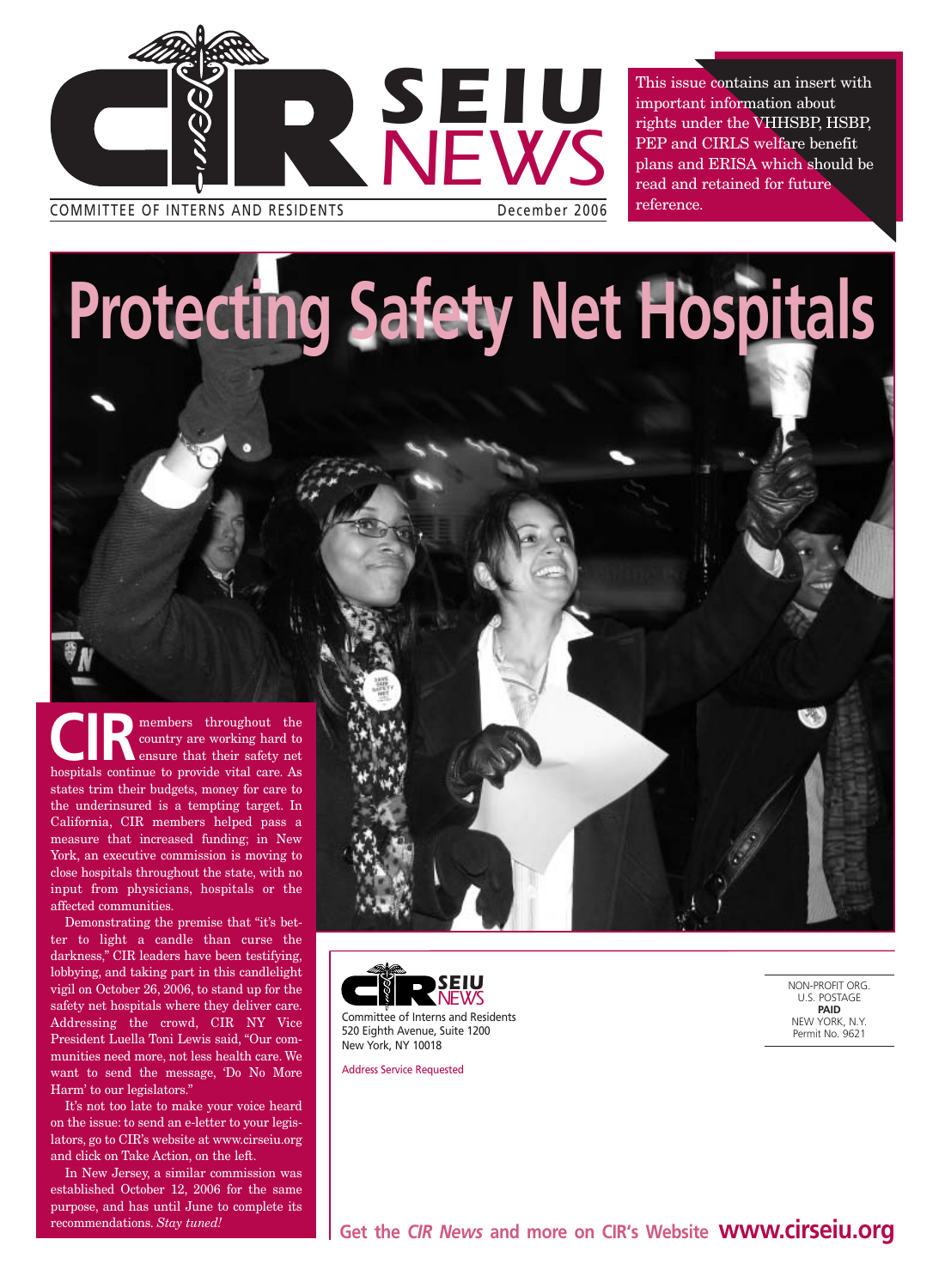

#### **Committee of Interns and Residents** National Affiliate of *SEIU*

National Headquarters 520 Eighth Avenue, Suite 1200 New York, NY 10018 (212) 356-8100 (800) CIR-8877

E-mail: info@cirseiu.org http://www.cirseiu.org

1 Boston Medical Center Place Boston, MA 02118 (617) 414-5301

1400 NW 10th Ave., Suite 1509 Miami, FL 33136 (305) 325-8922

1338 Mission Street, Fourth Floor San Francisco, CA 94103 (415) 861-5235 Box 512075

Los Angeles, CA 90051 (310) 632-0111

Washington, DC Office (202) 872-5838

Ave. San Ignacio 1393 Urb. Altamesa, San Juan P.R. 00921 (787) 775-0720

#### **EXECUTIVE COMMITTEE 2006-2007**

Simon Ahtaridis, MD, MPH *President*

Christine Dehlendorf, MD *Executive Vice President*

Rajani Surendar Bhat, MD *Secretary-Treasurer*

#### **REGIONAL VICE PRESIDENTS**

Nailah Thompson, DO *Northern California*

Gina Jefferson, MD *Southern California*

Paola Sequeira, MD *Southern California*

Reuven Bromberg, MD *Florida*

Hillary Tompkins, MD *Massachusetts*

Cristin McKenna, MD *New Jersey/DC*

Maggie Bertisch, MD *New York*

Ayodele Green, MD *New York*

Luella Toni Lewis, MD *New York*

Spencer Nabors, MD, MPH *New York*

James Rodriguez, MD *New York*

•

Mark Levy *Executive Director* Cara Metz *Editor Page one photo: Cara Metz/CIR*

### **President's Report**

**• • • • • • • • • • • • • • • • • • • • • • • • • • • • • • • • •** SIMON AHTARIDIS, MD, MPH Charting the Journey of an Activist Physician

> Ike many medical students interested in health advocacy I read a<br>
> borrowed, tattered copy of former<br>
> CIR president Dr. Fitzhugh Mullan's ike many medical students interested in health advocacy I read a borrowed, tattered copy of former *White Coat, Clenched Fist* during medical school. (See backpage for an interview with Dr. Mullan, who will be a speaker at our next convention.) I was so inspired by it that I ended up Xeroxing the out-of-print book to share it with others (sorry Fitz, I did eventually find and purchase a legitimate copy). It told the story of the challenges faced by a young socially and politically aware doctor. As I read I wondered how this young activist physician found the courage to directly confront the powers that be. I was astonished to read about the remarkable amount of energy that this young doctor possessed, from civil rights work in a hostile Mississippi, to rethinking how medicine should be practiced, to organizing strikes and public exposure campaigns for improving hospital conditions for patients and residents.

> When I finished the book, I began to wonder if we, the new generation of doctors had lost some of that spark and passion for positive change that the activist doctors of earlier generations embodied. We are not heading off by the busload to distant states to fight bigotry and injustice, we are not staging sit-ins or large scale protests, and going on strike is virtually unheard of.

In seeing the work of advocates



within CIR, I have come to realize that the nature of activist work has changed. Today's activists work within the system as often as they do on the outside.

Our tools have shifted from banner-making and sit-ins to strongly worded

journal articles and editorials, coordinated legislative campaigns, e-activism, media framing, culture jamming,\* joining activist doctor groups, and working in broad coalitions with others.

In a turnaround, professional societies and institutions traditionally opposed to Dr. Mullan's views on the role of the physician as a health advocate have recently endorsed the notion that physicians must be actively engaged with the political world around them to maximize their role as guardians of the people's health.

Recent years have brought a number of challenges to the health of the public and the practice of medicine: the increasing corporatization of health care, worsening global and domestic heath disparities, the HIV/AIDS epidemic, and the growing problem of access to care. Our unique perspective on the front lines of medical care offers us a unique opportunity to be change agents.

We have a very dysfunctional health care system that desperately needs heroines and heroes to address and correct problems. If you want to play a larger role and be a health advocate, talk to people

**"We have a dysfunctional health care system that desperately needs heroines and heroes to address and correct problems."**

involved in work that interests you, find mentors and get the training that you need to be a change agent. You're well situated for the role, because CIR is one great place to start, or continue that activism, with your colleagues as allies.

*\*Culture jamming is using and transforming mass media as a commentary on it.*

> **Despite spending more than any other nation on health care, the United States stands alone among developed countries in not providing universal access to care.**

- **• 46.6 million Americans are uninsured or 15.9% of the population;**
- **• 11.2% of children are uninsured;**
- **66% of the uninsured are in families with at least one full-time worker;**
- **• 14% of uninsured adults have a bachelors degree or higher;**
- **74% of uninsured adults have graduated high school;**
- **• 46% of the uninsured have family incomes over 200% the federal poverty level.**

**Source:** *US Census Bureau, Housing and Household Economic Statistics Division, Current Population Survey.*

*H*

*EA LTH*

*CA*

*RE*

*FA*

*CTS*



#### **APHA Panel Tackles Resident Hours**

The American Public Health Association met November 4-8, 2006 in Boston, Mass. One panel discussion on November 6 was sponsored by the Occupational Health and Safety Section, on the topic of "Reevaluating Current Work Hours Limits: What are Safe Hours for Physicians, Nurses…and the Public?" The presenters were (seen here, left to right) CIR Pres. Simon Ahtaridis, MD, MPH, Christopher Landrigan, MD, MPH, Ann Rogers, RN, PhD, Charles Czeisler, MD, PhD, and Mass. State Senator Richard T. Moore, Chair of the Joint Committee on Health Care (also shown in inset photo).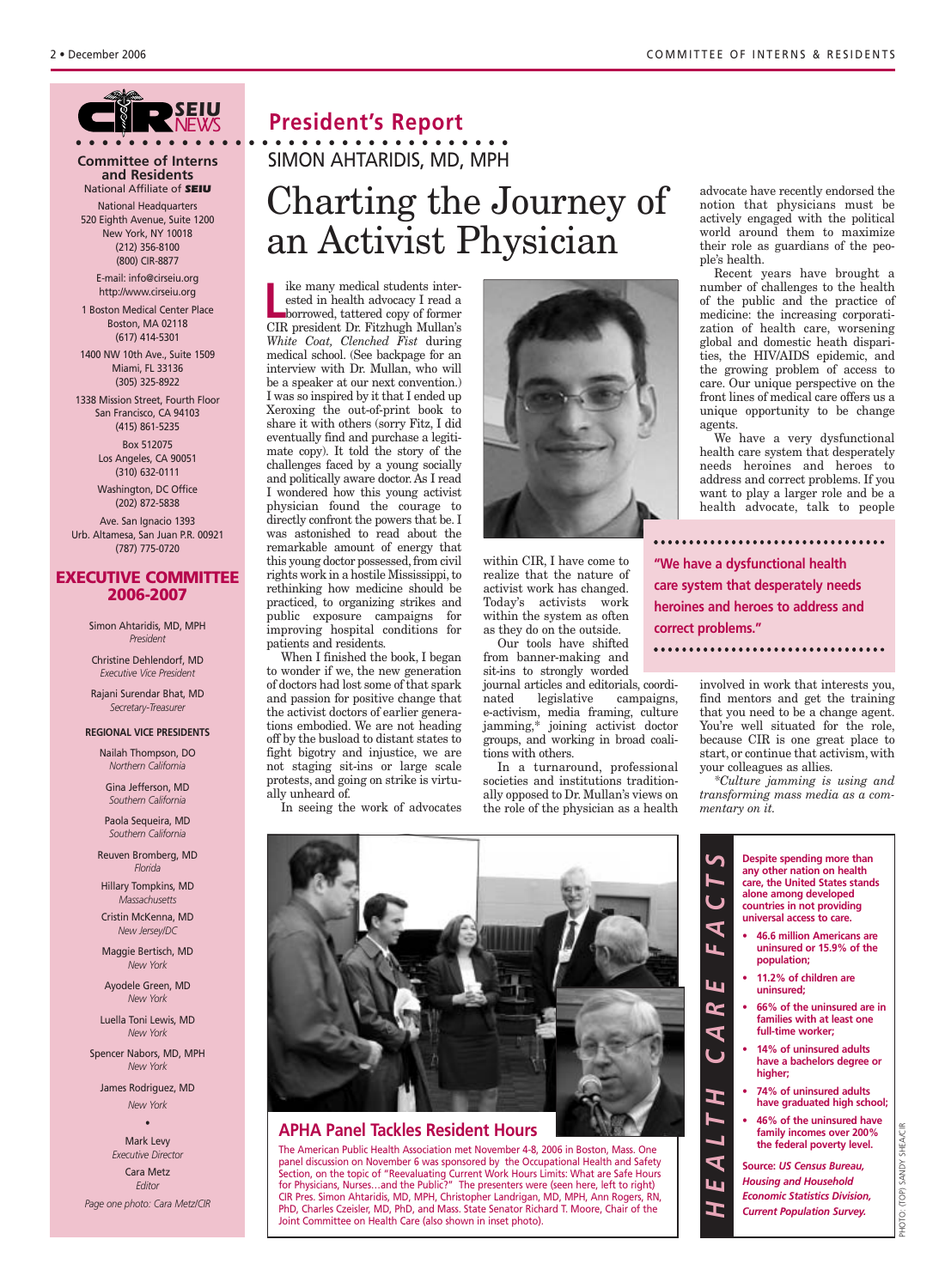### *London's "Hospital at Night"–* **A Model for Hours Reduction, Patient Safety & MD-RN Team-Building**

**M** any U.S. residency programs are struggling to reduce resident work<br>hours to limits that the scientific evidence says are safer than what<br>the ACGME now allows. But it is no easy trick to reduce consecu-<br>time hours worke *hours to limits that the scientific evidence says are safer than what the ACGME now allows. But it is no easy trick to reduce consecutive hours worked to no more than 12-16, while getting the work done, providing quality care and improving, not impeding, resident education. Best practices and innovative problem-solving are in high demand. The one described below – Hospital at Night – comes from the United Kingdom, which has done some serious hours reduction in the last few years.*

*Piloted in approximately 25 London-area hospitals, the Hospital at Night (HaN) project is now spreading across the UK. In 2006, former CIR President Dr. Barbie Gatton and Senior Area Director Sandy Shea spent three whirlwind days and nights visiting medical educators and HaN teams in three London hospitals to see the idea in action. CIR's hosts stressed that there was no one-size-fits-all version of Hospital at Night. Rather, each hospital must analyze how the work gets done and design their team size and composition accordingly. They also acknowledged that it worked better in some hospitals than in others, but that no one who had experienced it wanted to go back to "the old days." (To read CIR's complete Hospital at Night report, including a list of resources, go to www.cirseiu.org and click "Hospital at Night" under Valuable Resources.)*

In 2004, the European Union Work Time Directive went into effect for physicians in training in the United Kingdom. Suddenly, hospitals were required to reduce scheduled in-hospital hours from about 72 per week to 56, with shifts no longer than 13 consecutive hours. The National Health Service, recognizing that hospitals would be strained by this dramatic change, provided start-up funds for the transition.

"The Trusts [hospitals] who just threw doctors at it [the hours reduction] are now trying to pay the bills," said Dr. Wendy Reid, a practicing Ob-Gyn attending and Post Graduate Dean, who oversees the national Hospital at Night project.

But the London Deanery, which trains the largest number of doctors in the UK, decided, according to Dr.



London Deanery Post Graduate Dean, Dr. Wendy Reid, heads the national Hospital at Night project.

Reid, to approach the problem differently. They observed that the hospital generally quiets down by late evening, except for care of the sickest patients, but that every service still had someone in house "watching their patch." Even so, their statistics showed that adverse patient care events tended to happen at night.

#### **Why are Nights More Dangerous?**

"We tried to look at improving patient care," Dr. Reid explained. "Why are patients at risk at night? We will always have people there waiting for the disaster in those specialties where instant response is vital – anesthesia, emergency medicine…But what are the training opportunities [for other specialties] after hours? What happens in the evening? We've got to stop this business of 'oh I'm just working,' but ask ourselves 'is this going to train you to be a better doctor? We mustn't allow routine work to spill over into the after hours because that ties up people in the wrong places doing the wrong jobs at the wrong time – and that's not safe.'"

Dr. Reid and her colleagues also observed that in general, across specialties, communication – between nurses and residents and residents and attendings – was sub-optimal; that the most junior residents were called first (with several subsequent calls up the chain of command until an attending was consulted); and that all residents on duty at night were constantly paged by nursing staff for questions large and small, interrupting their work and any rest they might be able to get while on call.



9 PM: the Hospital at Night team meeting at London's Homerton University Hospital Trust, with former CIR President Barbie Gatton (back row, far right) in attendance.

#### **It Takes a Team**

From these observations, the Hospital at Night project took hold: a multi-disciplinary team of medical and surgical residents, headed by a Clinical Site Manager, usually an experienced critical care nurse. The team identifies all seriously ill patients at two 20 minute hand offs that occur every 12 hours. These hand offs do *not* take the place of the normal handoffs that occur within the medical and surgical teams.

Instead, at about 9 PM the departing day team of medical and surgical residents and the Clinical Site Manager meet with the HaN team coming on duty at night to alert each other to the sickest patients and/or the ones that they are most concerned might become sicker over the night and need to go to the ICU.

Again in the morning at about 8 AM before going off duty, the night team of HaN residents and Clinical Site Manager meet with the incoming day residents and day CSM to once again alert each other to those patients who are most sick or of concern.

#### **A "No Bleep" Policy**

Hospital at Night's most innovative contribution, however, is the unique role of the nurse team leader and the "No Bleep" (aka "page") policy after the 9 PM hand off. "No more getting called at 4 in the morning to be asked to put in an IV," explained Dr. Jeremy Weinbren, Anesthetic consultant (attending) and head of HaN at Hillingdon Hospital, located in a suburb of London. "And you won't get called at 4 in the morning to be told you've forgotten to write an order." The nurse team leader filters all calls. If he or she can answer the question, they will and if it's a request for service, like an IV that can't wait until morning, they will do it. If the call requires a physician, the team leader will contact the most appropriate level of medic on duty – the more serious the situation, the more senior the doctor, thereby passing "the Mum Test," e.g. would I want my very ill mother to be cared for by someone so junior? "It's clear what the lines of accountability are," sums up Dr. Reid. "It's not just the person the nurse manages to get on the phone. That can be very frightening for a nurse not to be able to reach a doctor…HaN is not just about reducing the number of doctors at night. You may need more doctors, but they just might be different doctors. On our Night Team, all can manage an arrest. Each has a role. They are all physicians who've been trained to care for the acutely ill. Nurses on the floors feel supported [by the nurse team leader], and physicians can get their work done, no longer constantly interrupted by pages."

At Guys and St. Thomas Trust, a large tertiary medical center with 1,200 beds at two sites in the center of London, Dr. Diana Hamilton-Fairley, HaN co-director, and Alison Hendron, head of inpatient nursing, marveled at an unanticipated outcome of the project that was echoed in the other hospitals CIR visited: less stressful, more collegial relationships between doctors and nurses. "It's led to a much greater respect," said Dr. Hamilton-Fairley, "and a much healthier, professional relationship."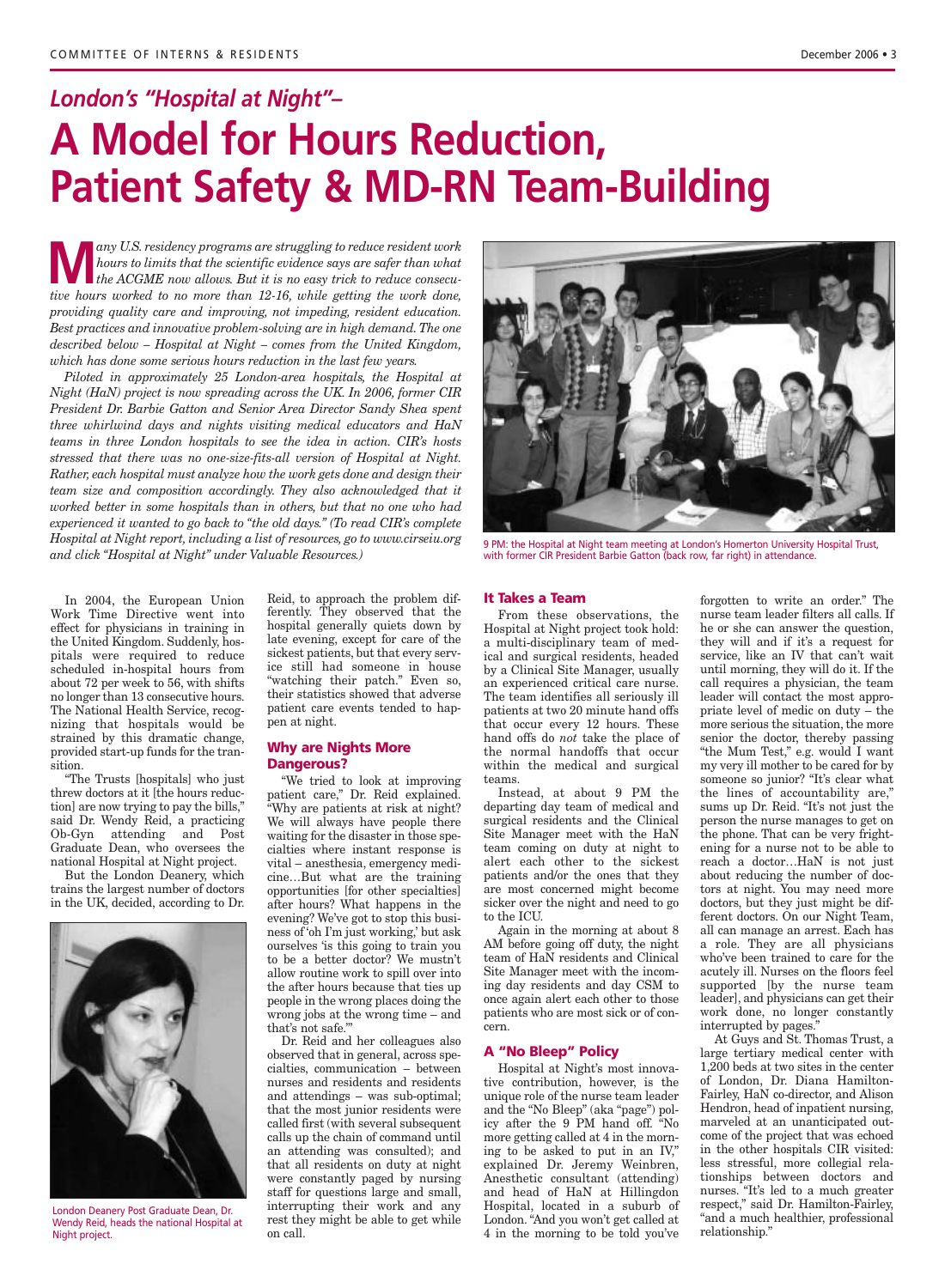## **EMERGENCY MEDICINE** ➔

## **AT THE BREAK WAI**



CIR Delegate Teri Reynolds, MD

#### **In California: On the front lines at Alameda County's Highland Hospital**

"I really like old-fashioned doctoring," says CIR Delegate Teri Reynolds, MD, a PGY 2 in Emergency Medicine at Highland Hospital in Oakland, Ca. "When someone comes to the Emergency Department (ED) you never say, 'that's not my organ, that's not my area.'" Highland is Alameda County's public safety-net hospital. "I never ask if patients have insurance. I spend 90% of my time examining, treating, or talking to patients, and that's what I love," she says.

Dr. Reynolds also rotates to UCSF, which she calls a "high-powered tertiary care hospital." The differences between the two places "are really interesting," she says."You can send someone home from UCSF knowing that they'll be able to follow up with their primary doctor. You might not be willing to discharge someone with the same condition from Highland, knowing that you're the only doctor they'll be able to see for some time.

"Most UCSF patients have primary care doctors. At Highland, we'll schedule patients for follow-up in the ED, which is a strange thing to do if you think about the ED as a venue designed for emergent care. At Highland, we accept the reality that we are not only serving as an ER, but also as a place for primary care. This is not the case at UCSF."

The bigger picture issues that disturb her are "primary care medical issues that become serious emergencies due to lack of medical care, and boarding, where an admitted patient stays in the ED for hours or days because there's no bed upstairs. The patient will be rounded on by an in-patient team, but it's incredibly unsafe – and it cuts the beds available for other patients."

Dr. Reynolds has a big-picture solution to what plagues EM – "I believe we need a single-payer health care system.The amount of energy, information, and health that we lose due to people changing insurance, or losing their insurance is insane. I don't believe incremental solutions – covering small segments of the population with public funding – will work.We need to put everyone in the same system so there can be no cherry-picking of patients."

The U.S. emergency medical system is<br>
"overburdened, underfunded and<br>
highly fragmented," the Institute of "overburdened, underfunded and highly fragmented," the Institute of Medicine declared in its 2006 report. Its two-year study conducted by 25 experts found ambulances being turned away from emergency departments once every minute, patients waiting hours and even days for a hospital bed, and critical specialists often unavailable. Among their conclusions was that, "the system is ill-prepared to handle surges from disasters such as hurricanes, terrorist attacks, or disease outbreaks."

In a study out this fall, The Centers for Disease Control and Prevention (CDC) also examined the state of emergency medicine and came to the same conclusions: overcrowded emergency rooms undermine our nation's ability to respond to disasters. The crunch, the CDC said, springs from a problem of supply and demand, with annual visits to emergency departments rising 18%, to 110 million visits, from 1994-2004. At the same time, the number of hospitals operating emergency departments declined by 12%.

Congressional testimony following on the heels of these reports pointed to a range of remedies, such as:

- creating a financial incentive for primary care physicians to see patients after hours so that fewer people with nonemergency conditions seek treatment at hospitals;
- investing in more nursing education programs, because about 147,000 qualified applicants to nursing programs were turned away in 2004 due to a shortage of faculty and open-

ings; and

• government funding for a network of regional coordinated emergency care systems.

Among CIR's own EM experts — the current and former members who are EM residents or in

charge of Emergency Departments — *CIR News* found strong agreement about what is wrong, and how to fix it. "The IOM report was well organized, and articulated concerns that we've had for a while," said NY VP James Rodriguez, MD, a PGY 3 in

**"We've seen this crisis coming – the census is increasing in emergency rooms, overcrowding has increased, and resources are increasingly strained."**

**CIR Vice Pres. James Rodriguez, MD, PGY 3, Bellevue Hospital, NYC** 

**"Fundamentally, this is a cri care system, and one of ma** don't have a universal right **Dr. Harol Sound She** 

Emergency Medicine at Bellevue Hospital in New York City. "We've seen this crisis coming – the census is increasing in emergency rooms, overcrowding has increased, and resources are increasingly strained. Now we can quantify and analyze how dangerous the situation is becoming."

His department director, Dr. Lewis

Goldfrank, Director of Emergency Medical Services at Bellevue and a former CIR member, called the report a "roadmap for the future of Emergency Medicine. We need funding, systems, and a commitment to allocating

resources effectively," he said, adding that "Emergency Medicine isn't comprehensive universal health care, which is what society needs. If you don't have insurance, people come to the Emergency Department, and we can never fill the gap," he said, adding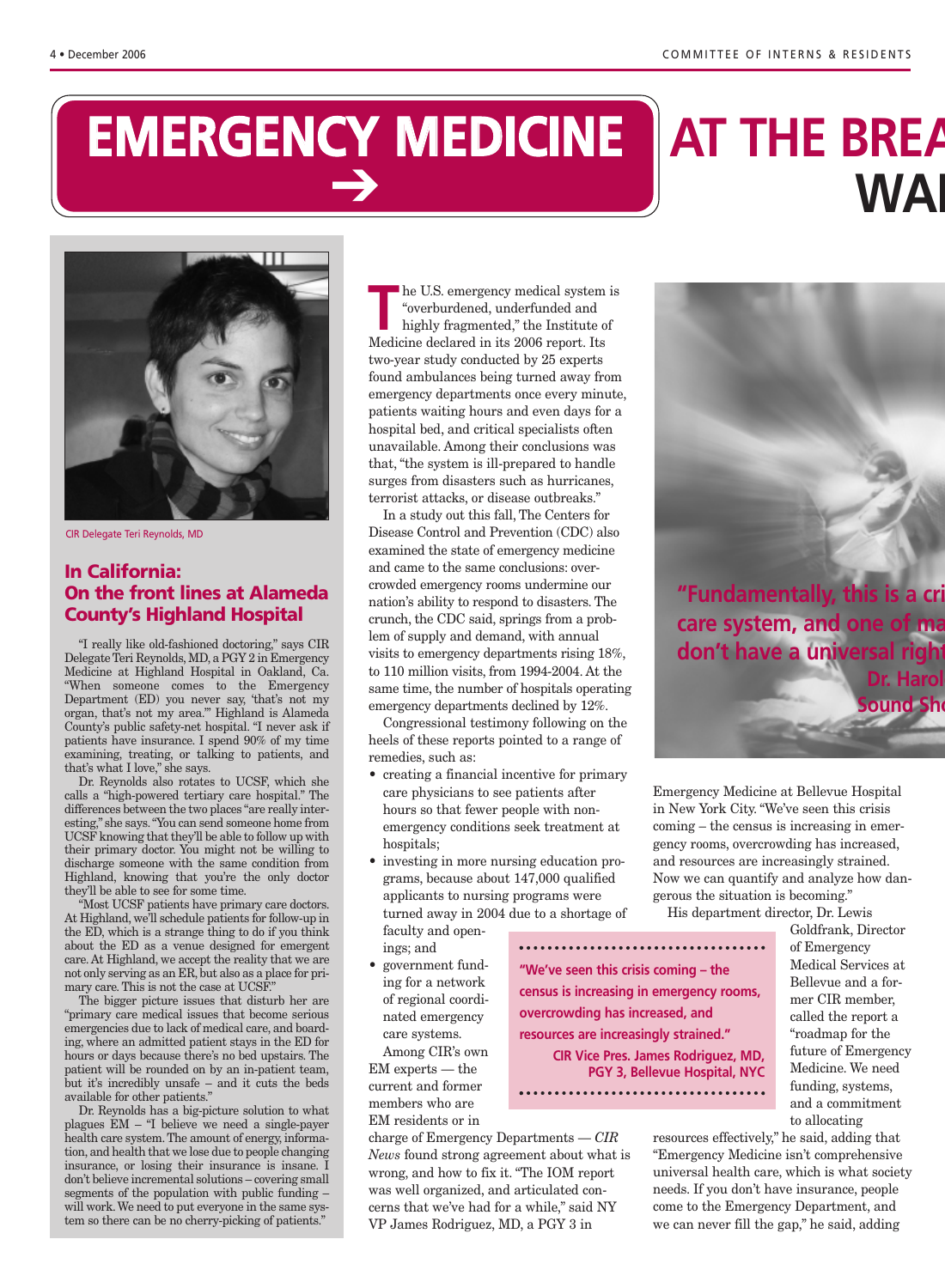## **EAKING POINT... ARNING SIGNS OF A SYSTEM IN CRISIS**



**old Osborn, attending physician, hore Hospital, New Rochelle, NY**

that New York's problem is not as large as it is elsewhere in the country. The crisis in emergency medicine has not affected

**can never fill the gap."**

**Dr. Lewis Goldfrank, Director of**

**Hospital, NYC**

**Emergency Medical Services, Bellevue**

recruitment of residents, Dr. Goldfrank said, because "residents who are drawn to this field are problem solvers, they like to develop solutions and work hard under tough circumstances."

Dr. Harold

Osborn, a CIR member in the early 1970s and now an attending physician at Sound Shore Hospital in New Rochelle, a teaching hospital affiliated with New York Medical College and Westchester Medical Center said that, "The [IOM] report is comprehensive and identifies a crisis situation, which is certainly not overstated. With 114 million visits to ERs in 2003, up 26% since 1993, and the number of EDs shrinking because of hospital closures, we're faced with a dilemma. People without insurance increasingly depend on the ED, and people who do have insurance go to the ER on nights and weekends for non-emergency primary care."

One of Dr. Osborne's main concerns is the NY State Hospital Closing Commission,

"which will definitely come out with a list of hospitals to close, so this process of overcrowding and overuse of ERs is continuing. We see patients who should be upstairs in the wards, care is fragmented and there is

less supervision, because attending physicians are busy taking care of patients themselves. It's hard to function effectively when the system is stretched to the breaking point.

"Fundamentally, this is a crisis of the American health care system, and one of many reflections that we don't have a universal right to medical care. The ER is the only link in the system that people can access for primary care. Emergency care is an unfunded mandate, and if people had

access to care, there would be far fewer ER visits." Peter Moyer, also **"If you don't have insurance, people come to the Emergency Department, and we**

a former CIR member, and now director of Emergency Services for the City of Boston said that, "basically, it's really a pressure cooker

for EM, and we need more resources to deal with it. Last year, only one graduating student (from Boston University School of Medicine) went into Primary Care, and without primary care physicians, more patients end up in the ER."

Our EM experts agree that funding, universal access to care, coordination of services, and an increase in the numbers and availability of primary care physicians are essential to fixing our nation's emergency medical system.



#### **In New York: Improved Staffing at Kings County Hospital Brooklyn, NY**

Normally, a move to a larger, modernized facility is a good thing. But in the case of the Emergency Medicine Department at Kings County Hospital in Central Brooklyn, there was an increase in beds, going from 40 to 62 overnight, with no parallel increase in staffing.

"We moved into the new building on June 8, 2006," said Dr. Sari Soghoian, a PGY 4 and chief resident in the Emergency Department. "And it was clear to everyone that it was worsening problems of overcrowding, long wait times, and understaffing.

"Our environment felt unsafe to us on a daily basis. We were faced with far more patients in the waiting room, on the treatment list, and in beds blocking up the hallways. There weren't enough nurses to triage in a timely fashion," she said.

Dr. Soghoian posted an online survey where ER residents could describe what they found to be the biggest problems. Based on this data, she contacted CIR and the GME Committee. "This is a success story for how unions can help," Dr. Soghoian said. She mobilized residents and worked with CIR to bring their concerns directly to the hospital's Medical Director, CEO, and GME Committee.

CIR Delegate Vivian Tsai, MD, a PGY 3 in EM, brought Dr. Soghoian to CIR's monthly regional meeting, and credits CIR contract organizer Anne Mitchell with "really helping to get the ball rolling," and working with other unions for a solution. "We involved nurses from NYSNA, and attending physicians from Doctors Council. CIR was proactive throughout the whole process, encouraging us to go to public hearings" and make our opinions known, Dr. Tsai said.

The end result will be 22 nurses, four patient care associates, and a patient care technician hired. An additional three RNs, one per diem RN, one clerk and three LPNs are in the pipeline. "It was a very positive experience," Dr. Soghoian said. "I feared it would be like pulling teeth, but in looking back, I realize it all happened very quickly. If you have the moral high ground, are working hard and asking for stuff you need, you just have to be persistent and you'll get what you need."

Above: CIR Delegate Vivian Tsai, MD Above, right: Dr. Sari Soghoian, EM Chief Resident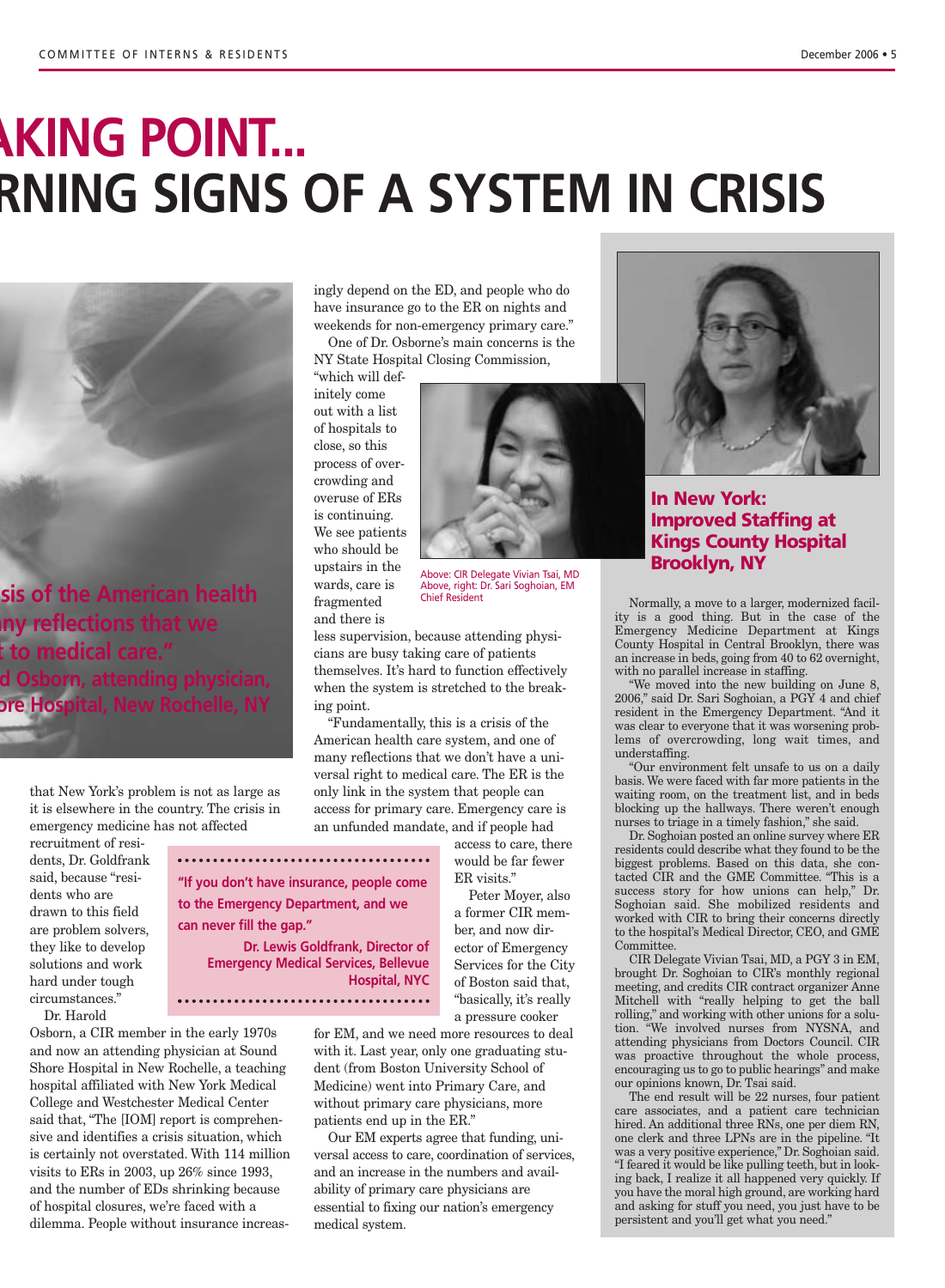### **Summary Annual Report for Voluntary Hospitals House Staff Benefits Plan (VHHSBP)**

This is a summary of the annual report of the VHHSBP, EIN 13-3029280 welfare plan for the year ending December 31, 2005. The annual report has been filed with the Employee Benefits Security Administration, as required under the Employee Retirement Income Security Act of 1974 (ERISA).

The VHHHSBP has committed itself to pay certain claims to cover hospital, surgical and major medical coverage, dental, both short and long term disability, life insurance, legal, and optical benefits. There are no retirement benefits in this Fund.

#### **Insurance Information**

The VHSBP has contracts with United Healthcare for medical coverage and paid total premiums of \$14,995,657; Aetna for dental coverage and paid total premiums of \$1,008,944; Guardian for life insurance and paid total premiums of \$276,022 and Guardian for long-term disability and paid total premiums of \$256,847. The total premiums paid to all carriers for 2005 was \$16,537,470.

Because medical benefits under United Healthcare is an 'experience-rated' contract, the premium costs are affected by, among other things, the number and size of claims. Of the total insurance premiums paid for the plan year ending December 2005, the premiums paid under such `experiencerated' contract were \$14,995,657 and the total of all benefit claims paid under the experience rated contract during the plan year was \$13,088,772.

#### **Basic financial statement**

The value of plan assets, after subtracting liabilities of the plan, was \$10,192,086 as of December 31, 2005, compared to \$9,670,742 as of January 1, 2005. During the plan year the plan experienced an increase in its net assets of \$521,344. This increase includes unrealized appreciation and depreciation in the value of plan assets; that is, the difference between the value of the plan's assets at the end of the year and the value of the assets at the beginning of the year or the cost of assets acquired during the year. During the plan year, the plan had total income of \$18,235,377 including employer contributions of \$16,550,012, employee contributions of \$499,042, realized gains of \$48,981 from the sale of assets, and earnings from investments of \$229,521. Plan expenses were \$17,714,033. These expenses included \$675,648 in administrative expenses, and \$17,006,411 in benefits paid to participants and beneficiaries.

#### **Additional Information**

The plan received an Insurance Dividend in the amount of \$907,821 for the 2005 year end from United Healthcare for favorable claims experience from 2004.

#### **Your Rights to Additional Information**

You have the right to receive a copy of the full annual report, or any part thereof, on request. The items listed below are included in that report:

1. An accountant's report;

2. Financial information and information on payments to service providers;

3. Assets held for investment;

4. Fiduciary information, including non-exempt transactions between the plan and parties-in-interest (that is, persons who have certain relationships with the plan);

5. Transactions in excess of 5 percent of the plan assets;

6. Insurance information including sales commissions paid by insurance carriers.

To obtain a copy of the full annual report, or any part thereof, write or call Earl Mathurin, Benefits Plan Manager, VHHSBP, 520 Eighth Avenue Suite 1200, New York, NY 10018. The charge to cover copying costs will be .20 per page.

You also have the right to receive from the plan administrator, on request and at no charge, a statement of the assets and liabilities of the plan and accompanying notes, or a statement of income and expenses of the plan and accompanying notes, or both. If you request a copy of the full annual report from the plan administrator, these two statements and accompanying notes will be included as part of that report. The charge to cover copying costs given above does not include a charge for the copying of these portions of the report because these portions are furnished without charge.

You also have the legally protected right to examine the annual report at the main office of the plan 520 Eighth Avenue Suite 1200, New York, NY 10018, and at the U.S. Department of Labor in Washington, D.C. or to obtain a copy from the U.S. Department of Labor upon payment of copying costs. Requests to the Department should be addressed to: Public Disclosure Room, Room N-1513, Employee Benefits Security Administration, U.S. Department of Labor, 200 Constitution Avenue, N.W., Washington, D.C. 20210.

#### NATIONAL PHYSICIANS ALLIANCE 2ND ANNUAL MEETING

MAKING MEDICINE OURS AGAIN: PATIENTS AND DOCTORS UNITED FOR HEALTH



The National Physicians Alliance is a new national organization that works in alliance with CIR and the American Medical Student Association (AMSA) to reform our health care system and foster a more patient-centered approach to medicine. This **March 10-12, 2007 in Washington, DC**, you can network with inspiring physicians from around the country, reconnect with your passion for better health care, and build skills to advocate for your patients at the second Annual National Physicians Alliance Meeting.

Speakers include **Paul Farmer, MD, PhD,** a Harvard University Professor, attending physician at Brigham and Women's Hospital, and founder of an international nonprofit that treats the poorest of the world's poor for free and helps distribute medicine for TB, AIDS and other infectious diseases; and **Sanjay Gupta, MD**, a practicing neurosurgeon, and the senior medical correspondent for the health and medical unit at CNN. Both speakers are co-sponsored by AMSA, which is having its annual convention at the same location, on overlapping dates. **Register at www.npalliance.org.**

### **Summary Annual Reports for HSBP, PEP, and Legal Services**

Every year, CIR updates and publishes the summary of annual reports for the three city funds. Two of the Plans have reported audit results for December 31, 2005. The Professional Educational Plan, which has a June fiscal year end, has presented the audit results for June 30, 2005. All of the funds have received an unqualified (or clean) opinion from the auditors and each of the funds has made available all of the records to the auditors. The Plans are not required under the Employee Retirement Income Security Act of 1974 (ERISA) to release financial information, but elects to do so for the information of the participants. The annual reports have been filed with the Internal Revenue Service.

#### **Summary Annual Report of the Public Sector: House Staff Benefit Plan**

This is a summary of the annual report of the **House Staff Benefits Plan** of the Committee of Interns and Residents (HSBP), Federal Identification Number 13-3029280, for the year ended December 31, 2005.

The Board of Trustees has committed itself to pay accidental dismemberment, optical, newborn benefit, out-patient psychiatric, short term disability, supplemental major medical, supplemental obstetrical, hearing aid, prescription drug, childbirth education, smoking cessation and conference reimbursements. There are no retirement benefits in this fund.

HSBP has an insurance contract with Aetna to pay all dental claims (\$1,201,745 in total premiums were paid) and with Guardian Insurance for both life insurance (\$290,429 in total premiums were paid) and long term disability (\$252,981 in total premiums were paid ).

The value of the Plan assets after subtracting liabilities of the Plan was \$5,879,748 as of December 31, 2005 compared to \$5,531,584 as of January 1, 2005. During the year, the Plan experienced an increase in net assets of \$348,164. This increase included both realized and unrealized gains and losses on securities. During the year, the Plan had total income of \$3,639,702, which included employers' contributions of \$3,582,295, interest on investments of \$140,449, COBRA receipts of \$24,296, and investment gains of \$46,470 (netted for realized and unrealized). A special allocation one time trustee approved allocation to the Legal Services Plan was made for \$153,808, which reduced the 2005 income. This charge, however, eliminated the Legal Services deficit and is explained below.

Plan expenses were \$3,291,538. These expenses included \$2,729,933 in benefits paid (to participants and beneficiaries or on their behalf) and \$561,605 in administrative expenses.

#### **Legal Services Plan of HSBP**

This plan covers certain basic legal services for the members. The Federal Identification Number is 13-3011915.

The House Staff Benefits Legal Services Plan ended December 31, 2005 with a surplus of \$8,870. This was an increase of \$162,678 over the prior year, which ended with a deficit of \$153,808. During 2005 total employer contributions were \$396,592 and included a one-time trustee approved assessment of \$153,808 to return the fund to solvency; total costs were \$233,914 (\$163,698 in benefits and \$70,216 in administration expenses.)

#### **Professional Educational Plan (PEP) of CIR**

This plan reimburses up to \$600 per year to members for licensing exams, video and audiotapes and certain other job related expenses.

The Professional Educational Plan of CIR (Federal Identification Number 13-4071468) ended the June 30, 2005 fiscal year with a surplus of \$1,448,017 (assets exceeding liabilities). During the fiscal year ended June 30, 2005 the plan reported an operating deficit for the year of (\$153,932). Total employer contributions, were \$937,890, investments gained \$5,301 and earned interest of \$82,506, and total costs were \$1,179,629 (\$1,032,645 in benefits and \$146,984 in administration expenses.)

#### **Your Rights to Additional Information**

You have the right to receive a copy of the full annual report, or any part thereof, on request. The items listed below are included in that report:

1. An accountant's report;

2. Financial information and information on payments to service providers;

3. Assets held for investment;

4. Fiduciary information, including non-exempt transactions between the plan and parties-in-interest (that is, persons who have certain relationships with the plan);

5. Transactions in excess of 5 percent of the plan assets;

6. Insurance information including sales commissions paid by insurance carriers.

To obtain a copy of the full annual report, or any part thereof, write or call Earl Mathurin, Benefits Plan Manager, CIR Benefits Plan, 520 Eighth Avenue Suite 1200, New York, NY 10018. The charge to cover copying costs will be .20 per page.

You also have the right to receive from the plan administrator, on request and at no charge, a statement of the assets and liabilities of the plan and accompanying notes, or a statement of income and expenses of the plan and accompanying notes, or both. If you request a copy of the full annual report from the plan administrator, these two statements and accompanying notes will be included as part of that report. The charge to cover copying costs given above does not include a charge for the copying of these portions of the report because these portions are furnished without charge.

You also have the legally protected right to examine the annual report at the main office of the plan 520 Eighth Avenue Suite 1200, New York, NY 10018.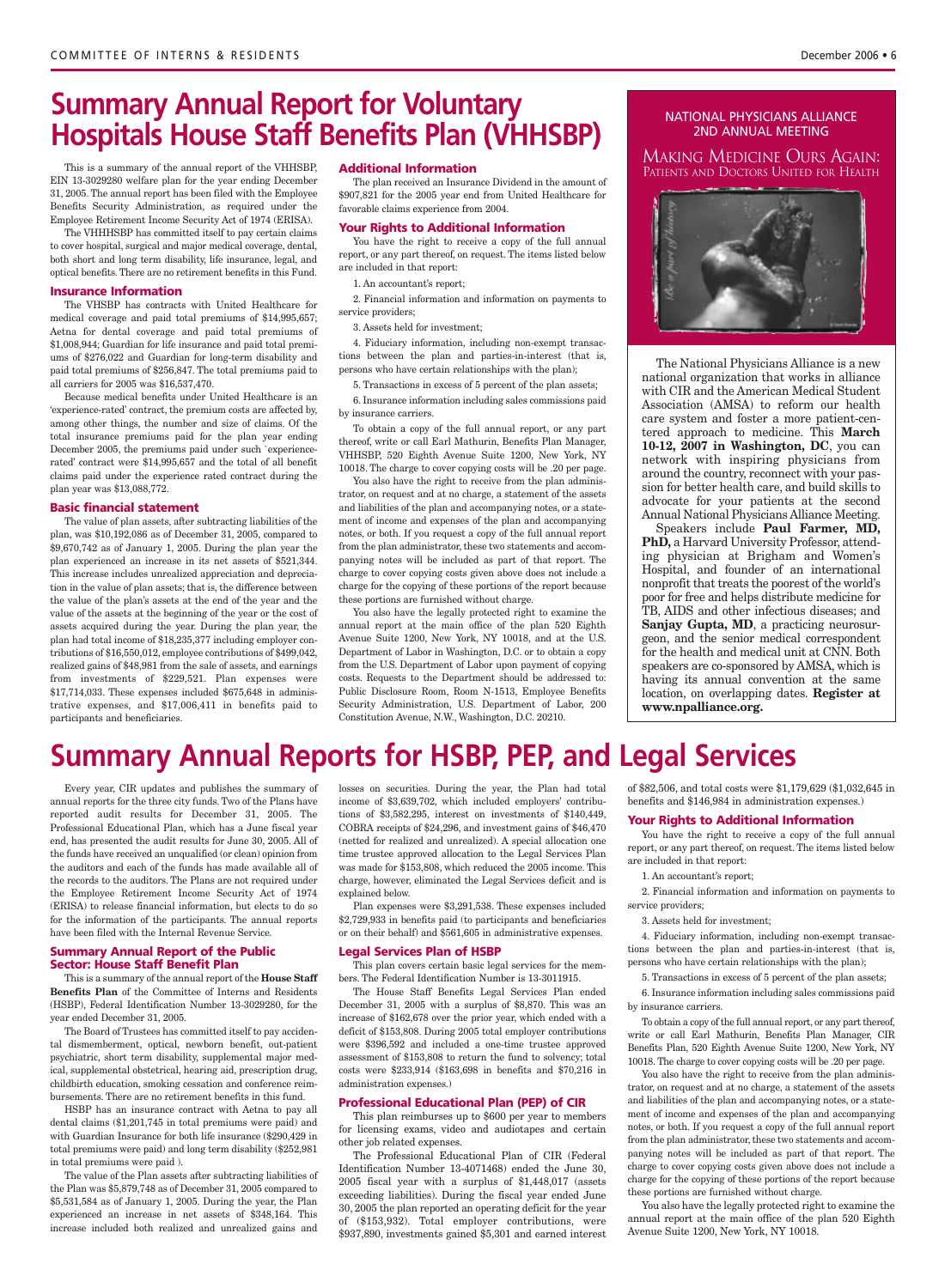### *In Los Angeles* **Contract Gains Highlight Salary & Working Conditions**

**C**IR members in Los Angeles<br>
they see it – and on October 27,<br>
2006 they everywhelmingly yoted in know a good contract when 2006 they overwhelmingly voted in favor of a new 3-year deal with impressive economics and working condition gains that address everything from text pagers to a lack of food on offsite rotations. "The CIR team worked extremely hard…I feel confident that this is a strong contract which allows for growth while protecting us through the changes which will occur over the next three years," said CIR Delegate Suganya Karuppana, MD, a PGY 2 in Family Medicine at Harbor-UCLA.

The new contract, covering about 1,500 residents at LA County+USC, Harbor-UCLA and King/Drew Medical Center provides for a 4% raise back to October 1, 2006, with a cumulative three-year total salary increase of 15.5% through September 30, 2009. And the one-time \$1,000 education bonus historically paid to interns on August 15 who stay in the County as PGY 2s was boosted to \$2,000. CIR negotiators point to an increase in property tax revenue and a County surplus as two reasons why bargaining over economics came a little easier in 2006 than in 2003.

Still, reaching agreement was no walk in the park.The CIR team met County negotiators twelve times over two months and spent considerable time and energy on hours and working condition proposals to



Drs. Lian Chien, Mailan Pham, Tom Davidson, Paola Sequeira, Breck Nichols, Suganya Karuppana, Gina Jefferson, Gloria Jimenez, and William Eidenmuller stayed into the late hours of the night to reach an agreement with the County of Los Angeles.

enhance patient care, medical education and house officer well-being. "We were able to incorporate a lot of language into our contract to improve resident safety…and to negotiate salaries which are comparable to other hospitals in Los Angeles. Both of these accomplishments allow us to continue to recruit high caliber physicians to work in underserved communities," said CIR negotiating team member Dr. Karuppana.

A short, but by no means complete list of contract gains includes:

- Frozen meals for the midnight meal; County to reimburse up to \$25 per day for residents on rotation if meals are not provided by the host hospital;
- \$20,000 for the purchase of handheld personal alarms for residents working in the Psychiatric Emergency Room and In-patient wards;
- Additional language to follow ACGME duty hour guidelines and the creation of a working group to study and make recommendations on resident sleep deprivation and fatigue; and

2008, a reduction in the increase to health insurance premiums and a small increase in monthly parking (the Hospital had initially pushed for a 100% increase). Another • New wellness language re: medical leave for residents seeking treatment for alcohol or chemical dependence.

The new contract also contains a side letter to address the future of residents at King/Drew Medical Center, which has been beset by financial and graduate medical education accrediting problems. CIR staff and legal resources are focused on ensuring that all affected King/ Drew residents are placed in other training programs next July.

## **Back to Basics: Salary, Parking & Hours**

t took fifteen evening negotiating<br>
sessions over four months – not to<br>
mention three months of prepara-<br>
tion All that hard work poid off for t took fifteen evening negotiating sessions over four months – not to tion. All that hard work paid off for the 650 residents on October 31st, however, when CIR negotiating team members at Boston Medical Center

saw their new contract overwhelmingly ratified by their colleagues.

The agreement features 3.5% salary increases in each of the contract's three years, boosts to the Professional Education Allowance of \$100 in 2006 and another \$100 in



important benefit – extra pay for residents who are required to do extra on-call for an absent colleague – was also preserved and expanded to include residents who take call from home. "Our greatest accomplishment," said Dr. Susie Kim, a PGY 3 Internal Medicine resident and copresident of BMC's CIR chapter, "was pushing for the 16 consecutive hours work limit and post-call taxi



program. We hammered away at them for weeks. We didn't give up. We kept bringing in all the literature [showing that 24-30 hour shifts weren't safe]. We talked about how other hospitals were moving in the direction of limiting work hours and providing a taxi service to get house officers home safely post-call, so why not us?" In the final agreement, BMC agreed to pilot a post-call taxi service and to continue discussing work flow and work hour limits.The largest residency program, Internal Medicine, has also begun a complete revamping of their ward rotations, with an eye towards a 16 hour limit.

Negotiating the contract on October 3, 2006 – Boston Medical Center CIR members (from left) Drs. Susie Kim, David Schopfer, Orlando Castillo, Laura Fox, Jori Carter, Deepa Prusty and Peter Smith.

Caucusing CIR members (from left) Drs. Lars Reinhold, MA VP Hillary Tompkins, and Emily Greenbowe.